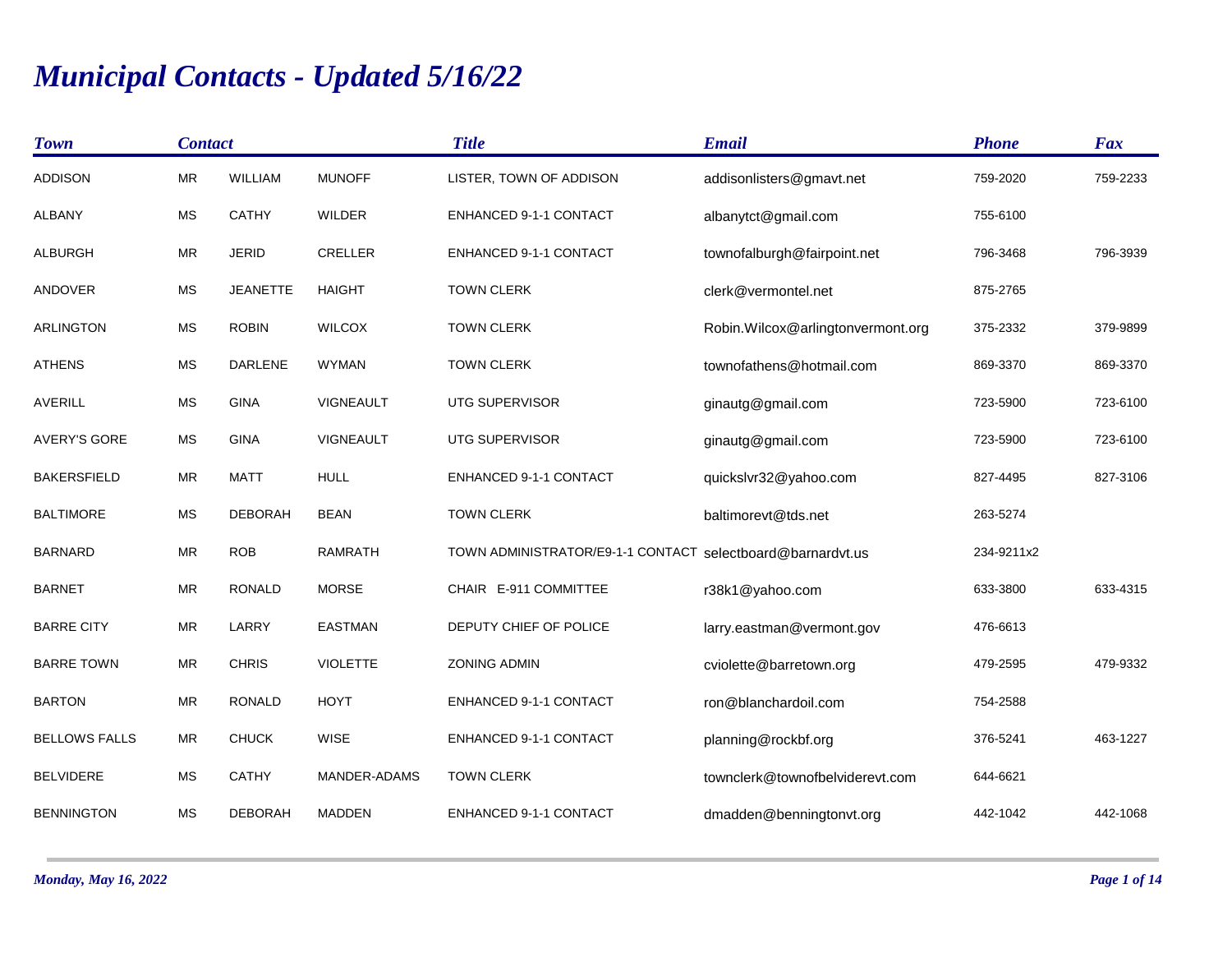| <b>Town</b>        | <b>Contact</b> |                |                      | <b>Title</b>                                            | <b>Email</b>                 | <b>Phone</b> | <b>Fax</b> |
|--------------------|----------------|----------------|----------------------|---------------------------------------------------------|------------------------------|--------------|------------|
| <b>BENSON</b>      | <b>MS</b>      | <b>DAPHNE</b>  | <b>BARTHOLOMEW</b>   | <b>TOWN CLERK/TREASURER</b>                             | bensonclerk@myottmail.com    | 537-2611     | 537-2612   |
| <b>BERKSHIRE</b>   | MS             | <b>EMILY</b>   | <b>FECTEAU</b>       | TOWN CLERK/ E9-1-1 CONTACT                              | townclerk@berkshirevt.com    | 933-2335     | 933-5913   |
| <b>BERLIN</b>      | <b>MR</b>      | <b>THOMAS</b>  | <b>BADOWSKI</b>      | ASSISTANT TOWN ADMINISTRATOR                            | zoning@berlinvt.org          | 229-2529     | 229-9530   |
| <b>BETHEL</b>      | MRS.           | KELLY          | <b>HILL</b>          | OFFICE COORDINATOR/ENHANCED 9-1-1                       | betheltownoffice@comcast.net | 234-9340     | 234-6840   |
| <b>BLOOMFIELD</b>  | <b>MR</b>      | <b>RAY</b>     | <b>BOWEN JR</b>      | <b>TOWN CLERK</b>                                       | townofbloomfieldvt@gmail.com | 962-5191     |            |
| <b>BOLTON</b>      | <b>MS</b>      | CAROL          | <b>DEVLIN</b>        | ASSISTANT TOWN CLERK & TREASURER assistbolton@gmavt.net |                              | 434-3064x221 | 434-6404   |
| <b>BRADFORD</b>    | MR             | PHIL           | PAGE                 | <b>HIGHWAY FOREMAN</b>                                  | highway@bradford-vt.us       | 222-5718     | 222-5718   |
| <b>BRAINTREE</b>   | <b>MS</b>      | <b>JANICE</b>  | <b>RUSSELL</b>       | ENHANCED 9-1-1 CONTACT                                  | braintreeadm@gmail.com       | 728-9787     | 728-9742   |
| <b>BRANDON</b>     | <b>MR</b>      | <b>THOMAS</b>  | KILPECK              | ENHANCED 9-1-1 CONTACT                                  | tkilpeck@townofbrandon.com   | 247-3635x217 | 247-5481   |
| <b>BRATTLEBORO</b> | <b>MR</b>      | <b>STEPHEN</b> | <b>HAYES</b>         | ENHANCED 9-1-1 CONTACT                                  | shayes@brattleboro.org       | 251-8107     | 257-2322   |
| <b>BRIDGEWATER</b> | <b>MR</b>      | <b>JUSTIN</b>  | WARDWELL             | ENHANCED 9-1-1 CONTACT                                  | justwardwell@gmail.com       | 952-8344     |            |
| <b>BRIDPORT</b>    | MR             | <b>DUSTY</b>   | <b>HUESTIS</b>       | ENHANCED 9-1-1 CONTACT                                  | bridportdpw@gmavt.net        | 758-2113     |            |
| <b>BRIGHTON</b>    | <b>MR</b>      | <b>JONAH</b>   | RUMBELL-PETRE        | ENHANCED 9-1-1 CONTACT                                  | e911@brightonvt.gov          | 723-4753     |            |
| <b>BRISTOL</b>     | <b>MR</b>      | <b>KRIS</b>    | PERLEE               | ZONING & PLANNING DIRECTOR                              | zoning@bristolvt.org         | 453-2410     | 453-5188   |
| <b>BROOKFIELD</b>  | <b>MR</b>      | <b>JACK</b>    | <b>ZEBORA</b>        | ENHANCED 9-1-1 CONTACT                                  | gzebora@yahoo.com            | 862-258-5109 |            |
| <b>BROOKLINE</b>   | <b>MR</b>      | <b>GAETANO</b> | <b>TANZA</b>         | ENHANCED 9-1-1 CONTACT                                  | brook763@comcast.net         | 345-0635     | 365-4092   |
| <b>BROWNINGTON</b> | <b>MR</b>      | LARRY          | <b>CHASE</b>         | ENHANCED 9-1-1 CONTACT                                  | deerforu@yahoo.com           | 754-8401     |            |
| <b>BRUNSWICK</b>   | <b>MS</b>      | <b>SHARON</b>  | <b>GRAHAM</b>        | INTERIM E911 CONTACT/TOWN CLERK                         | bruns321@sover.net           | 962-5514     |            |
| <b>BUEL'S GORE</b> | <b>MR</b>      | <b>CHRIS</b>   | <b>MCCLURE</b>       | BUEL'S GORE PLANN COMM                                  | chrismcclure@madriver.net    | 453-4430     |            |
| <b>BURKE</b>       | МS             | <b>LINDA</b>   | <b>HACKETT-COREY</b> | <b>TOWN CLERK</b>                                       | burke@burkevermont.org       | 467-3717     | 467-8623   |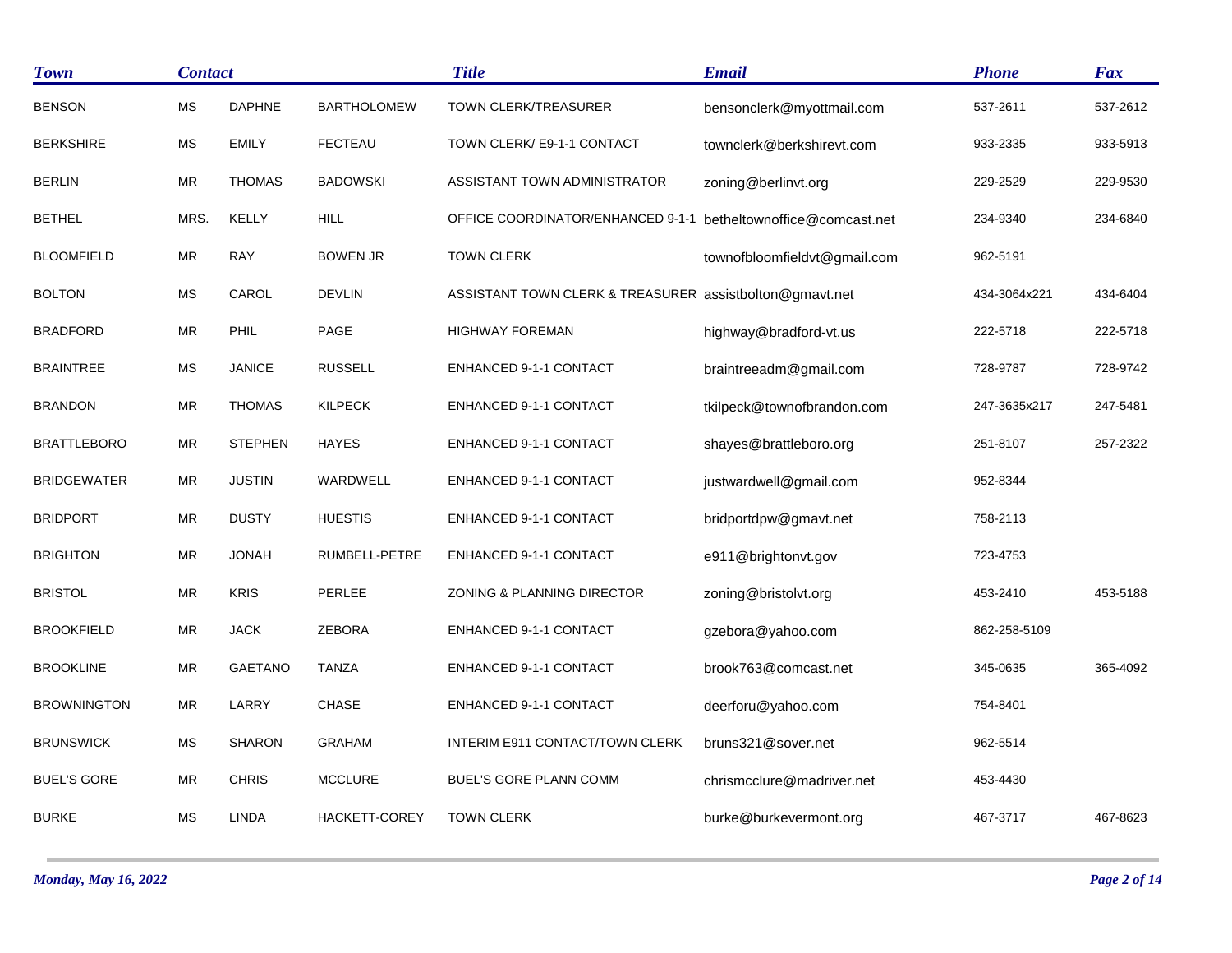| <b>Town</b>       | <b>Contact</b> |                |                   | <b>Title</b>                                                 | <b>Email</b>                     | <b>Phone</b> | <b>Fax</b> |
|-------------------|----------------|----------------|-------------------|--------------------------------------------------------------|----------------------------------|--------------|------------|
| <b>BURLINGTON</b> | <b>MR</b>      | <b>SCOTT</b>   | <b>GUSTIN</b>     | PRINCIPAL PLANNER & ASST ADMIN OFFI SGustin@burlingtonvt.gov |                                  | 865-7189     |            |
| CABOT             | <b>MS</b>      | <b>BETTY</b>   | <b>RITTER</b>     | <b>TOWN CLERK-TREASURER</b>                                  | tcocabot@fairpoint.net           | 563-2279     | 563-2423   |
| <b>CALAIS</b>     | <b>MS</b>      | <b>ANNE</b>    | <b>WINCHESTER</b> | <b>ENHANCED 9-1-1 CONTACT</b>                                | annewinchester7@gmail.com        | 456-7488     | none       |
| CAMBRIDGE         | ${\sf MR}$     | <b>DALE</b>    | <b>COPPING</b>    | E9-1-1 COORDINATOR                                           | listers@cambridgevt.org          | 644-2200     | 644-8348   |
| CANAAN            | <b>MS</b>      | <b>NOREEN</b>  | LABRECQUE         | TOWN CLERK & TOWN TREASURER                                  | clerktreas@canaan-vt.org         | 266-3370     | 266-8253   |
| CASTLETON         | <b>MS</b>      | <b>KAREN</b>   | <b>STEWART</b>    | ADMIN ASSISTANT/E9-1-1 CONTACT                               | administration@castletonvt.org   | 468-5319x202 | 468-5482   |
| <b>CAVENDISH</b>  | ${\sf MR}$     | <b>BRENDAN</b> | <b>MCNAMARA</b>   | <b>TOWN MANAGER</b>                                          | brendan.mcnamara@cavendishvt.org | 226-7292     | 226-7289   |
| <b>CHARLESTON</b> | <b>MS</b>      | <b>JEAN</b>    | <b>WILSON</b>     | ENHANCED 9-1-1 CONTACT                                       | jeanwilson55@mac.com             | 895-2814     | 895-2714   |
| <b>CHARLOTTE</b>  | <b>MS</b>      | <b>REBECCA</b> | <b>KAPLAN</b>     | <b>ENHANCED 9-1-1 CONTACT</b>                                | pza@townofcharlotte.com          | 425-3533x208 | 425-4713   |
| <b>CHELSEA</b>    | MS             | <b>KAREN</b>   | LATHROP           | TOWN CLERK/E9-1-1 CONTACT                                    | town.clerk@chelseavt.us          | 685-4460     | 625-2002   |
| <b>CHESTER</b>    | <b>MS</b>      | <b>DEBORAH</b> | <b>ALDRICH</b>    | <b>TOWN CLERK</b>                                            | deborah.aldrich@chestervt.gov    | 875-2173     | 875-2237   |
| <b>CHITTENDEN</b> | <b>MS</b>      | <b>KAREN</b>   | <b>WEBSTER</b>    | ENHANCED 9-1-1 CONTACT                                       | kpw.hillager@gmail.com           | 483-6471     |            |
| <b>CLARENDON</b>  | <b>MS</b>      | <b>KATIE</b>   | <b>NOP</b>        | <b>ENHANCED 9-1-1 CONTACT</b>                                | clarendonadmasst@comcast.net     | 747-4074     |            |
| <b>COLCHESTER</b> | ${\sf MR}$     | ROBERT Q.      | <b>VICKERY</b>    | <b>TOWN ASSESSOR</b>                                         | rvickery@colchestervt.gov        | 264-5671     | 264-5503   |
| CONCORD           | MS             | <b>AUDRA</b>   | <b>GIROUARD</b>   | ZONING ADMINISTRATOR                                         | zoningadmin@concordvt.org        | 695-2910 x24 | 284-2009   |
| <b>CORINTH</b>    | <b>MS</b>      | <b>KAREN</b>   | <b>GALAYDA</b>    | ENHANCED 9-1-1 COORDINATOR                                   | listers@corinthvt.org            | 439-5098     |            |
| CORNWALL          | <b>MS</b>      | <b>KATE</b>    | <b>GIEGES</b>     | ENHANCED 9-1-1 CONTACT                                       | gieges@shoreham.net              | 462-2182     |            |
| <b>COVENTRY</b>   | ${\sf MR}$     | PHIL           | <b>MARQUETTE</b>  | 9-1-1 COORDINATOR                                            | philmarquette@coventryvt.org     | 487-8091     | 754-6274   |
| <b>CRAFTSBURY</b> | ${\sf MR}$     | <b>BRUCE</b>   | URIE              | ENHANCED 9-1-1 CONTACT                                       | bruce.urie@gmail.com             | 586-2823     | 586-2323   |
| DANBY             | MS             | <b>PAMELA</b>  | <b>FULLER</b>     | ENHANCED 9-1-1 CONTACT                                       | muzzy@vermontel.net              | 293-5136     | 293-5311   |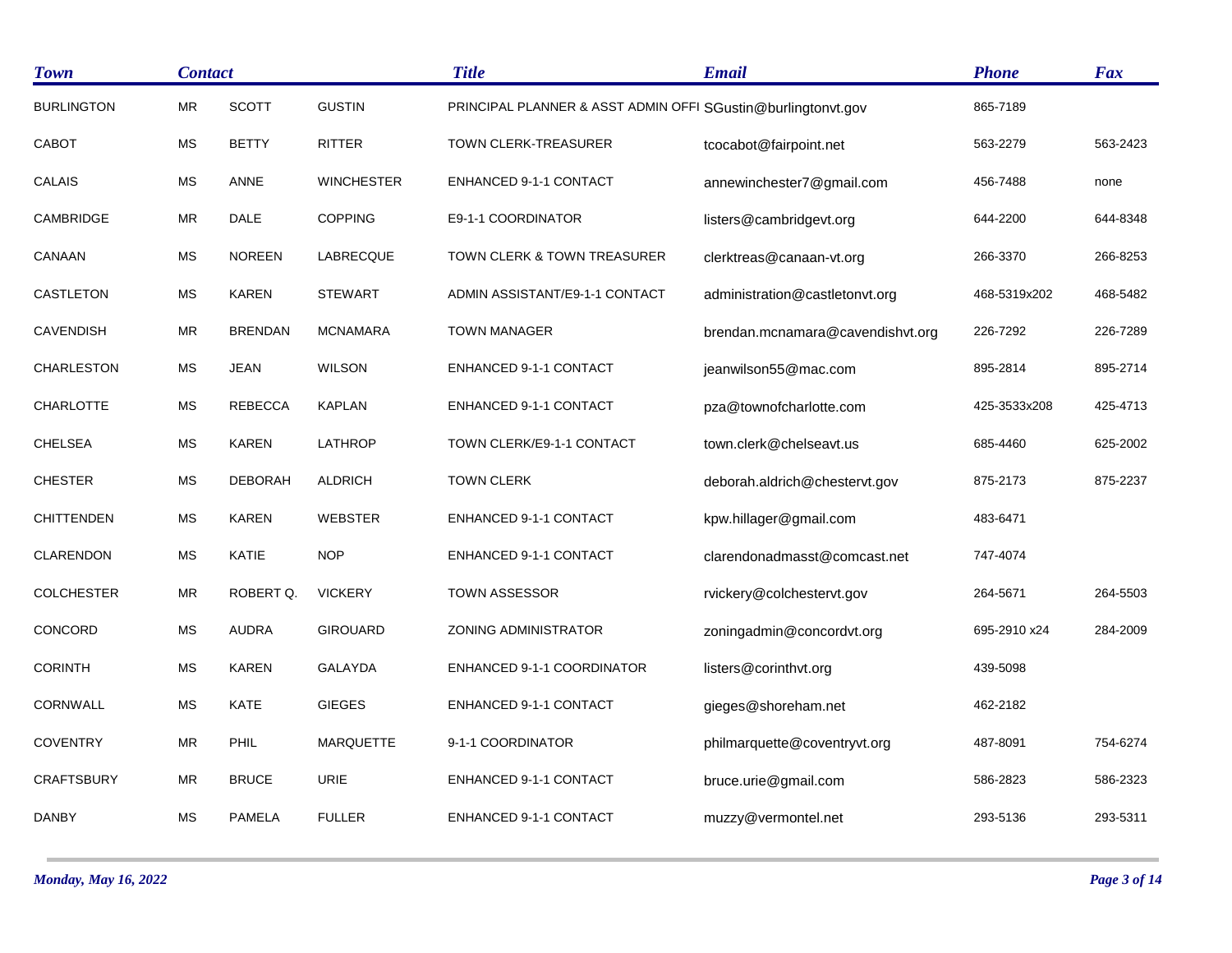| <b>Town</b>              | <b>Contact</b> |                 |                 | <b>Title</b>                  | <b>Email</b>                    | <b>Phone</b> | <b>Fax</b> |
|--------------------------|----------------|-----------------|-----------------|-------------------------------|---------------------------------|--------------|------------|
| <b>DANVILLE</b>          | <b>MR</b>      | <b>JEREMY</b>   | <b>MCMULLEN</b> | ENHANCED 9-1-1 CONTACT        | jeremy.mcmullen@state.vt.us     | 828-6504     | 828-4109   |
| <b>DERBY</b>             | <b>MS</b>      | <b>NANCY</b>    | <b>MOORE</b>    | LISTER/E9-1-1 CONTACT         | listers@derbyvt.org             | 766-2012     | 766-2027   |
| <b>DORSET</b>            | <b>MR</b>      | <b>TYLER</b>    | YANDOW          | ZONING ADMINISTRATOR          | dorsetza@gmail.com              | 362-4571 x5  | 362-5156   |
| <b>DOVER</b>             | <b>MS</b>      | <b>MICHELLE</b> | <b>MANN</b>     | ENHANCED 9-1-1 CONTACT        | Michelle.Mann@vermont.gov       | 464-8722     | 464-8915   |
| <b>DUMMERSTON</b>        | <b>MR</b>      | <b>STEPHAN</b>  | <b>MINDEL</b>   | LISTER/ENHANCED 9-1-1 CONTACT | listers@dummerston.org          | 257-1496     | 257-4671   |
| <b>DUXBURY</b>           | MR             | <b>DAN</b>      | CARDOZO         | ENHANCED 9-1-1 CONTACT        | danforthcardozo@hotmail.com     | 461-5425     |            |
| <b>EAST HAVEN</b>        | <b>MR</b>      | <b>DELBERT</b>  | <b>REED</b>     | <b>ENHANCED 9-1-1 CONTACT</b> | chummy4106@yahoo.com            | 467-3468     |            |
| <b>EAST MONTPELIER</b>   | MR             | C. BRUCE        | <b>JOHNSON</b>  | TOWN ADMINISTRATOR            | manager@eastmontpeliervt.org    | 223-3313x204 | 223-4467   |
| <b>EDEN</b>              | <b>MR</b>      | <b>MARVIN</b>   | <b>WHITCOMB</b> | <b>ENHANCED 9-1-1 CONTACT</b> | marvin@whitcombwoodworks.com    | 635-7515     | 635-1724   |
| <b>ELMORE</b>            | <b>MS</b>      | <b>JUNE</b>     | <b>MCKINLEY</b> | <b>ELMORE LISTERS OFFICE</b>  | listelmore@gmail.com            | 888-2637     | 888-2637   |
| <b>ENOSBURGH</b>         | <b>MS</b>      | MARY E.         | <b>HATCH</b>    | TOWN CLERK ASSISTANT          | townclerk@enosburghvt.org       | 933-4421     | 933-4832   |
| <b>ESSEX JCT VILLAGE</b> | <b>MS</b>      | <b>SHANNON</b>  | LUNDERVILLE     | ENHANCED 9-1-1 CONTACT        | slunderville@essex.org          | 878-1343     | 8781353    |
| <b>ESSEX TOWN</b>        | <b>MS</b>      | <b>SHANNON</b>  | LUNDERVILLE     | ENHANCED 9-1-1 CONTACT        | slunderville@essex.org          | 878-1343     | 878-1353   |
| <b>FAIR HAVEN</b>        | MR             | JIM             | <b>HELLER</b>   | ADMINISTRATIVE ASSISTANT      | jimhellr@comcast.net            | 265-3192     | 265-3192   |
| <b>FAIRFAX</b>           | <b>MS</b>      | AMBER           | <b>SOTER</b>    | ZONING ADMINISTRATOR          | zoning@fairfax-vt.gov           | 849-6111x12  | 849-6276   |
| <b>FAIRFIELD</b>         | <b>MS</b>      | <b>MELANIE</b>  | <b>RIDDLE</b>   | ZONING ADMIN & E9-1-1 CONTACT | zoning@fairfieldvermont.us      | 827-3261x3   | 827-3653   |
| <b>FAIRLEE</b>           | <b>MS</b>      | <b>NOEL</b>     | <b>WALKER</b>   | ENHANCED 9-1-1 CONTACT        | listers@fairleevt.org           | 333-4363x5   | 333-9214   |
| <b>FAYSTON</b>           | <b>MS</b>      | <b>HANNA</b>    | <b>NEILL</b>    | PLANNING & ZONING ADMIN       | faystonzoning@madriver.com      | 496-2454x25  | 496-9850   |
| <b>FERDINAND</b>         | <b>MS</b>      | <b>GINA</b>     | VIGNEAULT       | <b>UTG SUPERVISOR</b>         | ginautg@gmail.com               | 723-5900     | 723-6100   |
| <b>FERRISBURGH</b>       | <b>MS</b>      | LAURIE          | <b>CURLER</b>   | ASSISTANT TOWN CLERK          | Laurie.Curler@Ferrisburghvt.org | 877-3429     | 877-6757   |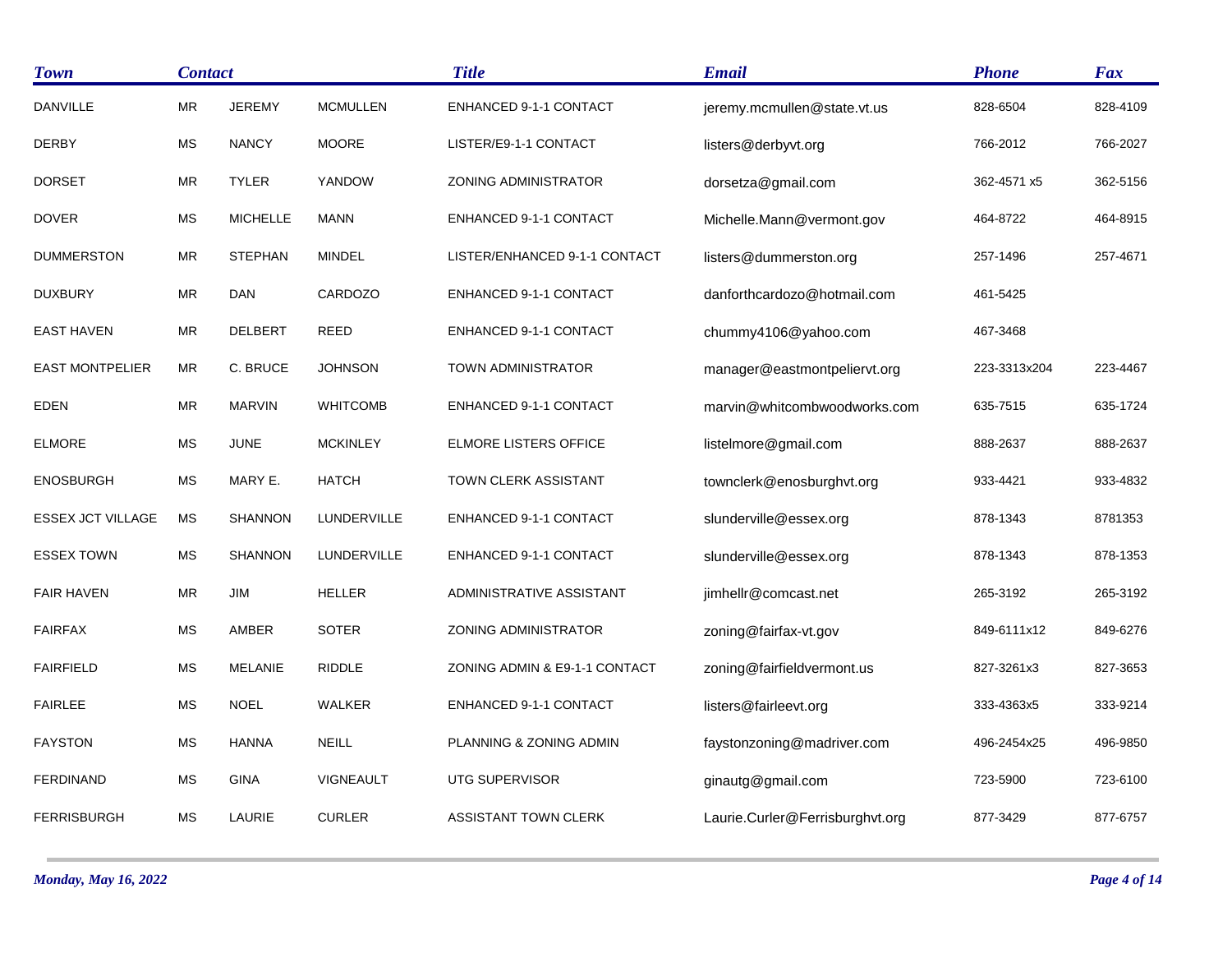| <b>Town</b>        | <b>Contact</b>       |                |                   | <b>Title</b>                   | <b>Email</b>                     | <b>Phone</b> | <b>Fax</b> |
|--------------------|----------------------|----------------|-------------------|--------------------------------|----------------------------------|--------------|------------|
| <b>FLETCHER</b>    | <b>MR</b>            | <b>CHARLES</b> | <b>TINKER</b>     | ENHANCED 9-1-1 CONTACT         | town@fletchervt.net              | 849-6616     |            |
| <b>FRANKLIN</b>    | $\mathsf{MS}\xspace$ | <b>SARA</b>    | RAINVILLE         | ENHANCED 9-1-1 CONTACT         | townoff@franklinvt.net           | 285-2101     | 285-2181   |
| <b>GEORGIA</b>     | <b>MS</b>            | <b>EMILY</b>   | <b>JOHNSON</b>    | <b>ZONING ADMINISTRATOR</b>    | zoning@townofgeorgia.com         | 524-3524     | 524-3543   |
| <b>GLASTENBURY</b> | MR                   | <b>RICKEY</b>  | <b>HARRINGTON</b> | TOWN SUPERVISOR/E9-1-1 CONTACT | glastenbury01@hotmail.com        | 733-1852     |            |
| <b>GLOVER</b>      | <b>MR</b>            | <b>KEN</b>     | <b>BORLAND</b>    | ENHANCED 9-1-1 CONTACT         | borland.cj@gmail.com             | 525-6956     |            |
| <b>GOSHEN</b>      | <b>MR</b>            | <b>AARON</b>   | <b>CORMAN</b>     | ENHANCED 9-1-1 CONTACT         | aaroncorman@yahoo.com            |              |            |
| <b>GRAFTON</b>     | <b>MR</b>            | <b>BILL</b>    | <b>KEARNS</b>     | TOWN ADMINISTRATOR             | townadmin@graftonvt.org          | 843-2552     | 843-6100   |
| <b>GRANBY</b>      | <b>MS</b>            | <b>SHERYL</b>  | <b>BROWN</b>      | ENHANCED 9-1-1 CONTACT         | townofgranby@myfairpoint.net     | 328-3611     | 328-2200   |
| <b>GRAND ISLE</b>  | <b>MS</b>            | <b>SUSAN</b>   | LAWRENCE          | <b>LISTER</b>                  | grandislelisters@gmail.com       | 372-5233     | 372-8815   |
| <b>GRANVILLE</b>   | MR                   | <b>MARK</b>    | <b>BELISLE</b>    | ENHANCED 9-1-1 CONTACT         | tritownps@yahoo.com              | 767-4403     | 767-4154   |
| <b>GREENSBORO</b>  | MS                   | <b>JEANNE</b>  | <b>EISNER</b>     | <b>ASSISTANT TOWN CLERK</b>    | townclerk@greensborovt.org       | 533-2911     | 533-2191   |
| <b>GROTON</b>      | <b>MR</b>            | <b>BRENT</b>   | <b>SMITH</b>      | ENHANCED 9-1-1 CONTACT         | breann801@gmail.com              | 584-3765     | 584-2792   |
| <b>GUILDHALL</b>   | <b>MR</b>            | <b>RON</b>     | <b>RESDEN</b>     | ENHANCED 9-1-1 CONTACT         | townclerk@guildhallvt.org        | 328-2765     | 328-2765   |
| <b>GUILFORD</b>    | <b>MS</b>            | <b>PENNY</b>   | <b>MARINE</b>     | <b>TOWN CLERK</b>              | pennymarine@guilfordvt.net       | 254-6857x101 | 257-5764   |
| HALIFAX            |                      | CHIEF WAYNE    | <b>COURSER</b>    | <b>FIRE CHIEF</b>              | jwcinvt@juno.com                 | 368-7390     | 368-2677   |
| <b>HANCOCK</b>     | <b>MR</b>            | <b>SCOTT</b>   | <b>GILLETTE</b>   | ENHANCED 9-1-1 CONTACT         | scotthalvorsengillette@gmail.com | 770-0727     |            |
| <b>HARDWICK</b>    | <b>MS</b>            | <b>AMANDA</b>  | <b>FECTEAU</b>    | ENHANCED 9-1-1 CONTACT         | Amanda.Fecteau@hardwickvt.org    | 472-6120     | 472-3793   |
| <b>HARTFORD</b>    | <b>MR</b>            | <b>SCOTT</b>   | <b>COONEY</b>     | FIRE CHIEF                     | scooney@hartford-vt.org          | 295-3232     | 295-5143   |
| <b>HARTLAND</b>    | ${\sf MR}$           | <b>SEAN</b>    | <b>BRADLEY</b>    | ENHANCED 9-1-1 CONTACT         | smcgranaghan@hartlandvt.org      | 436-7979     | 436-2464   |
| <b>HIGHGATE</b>    | <b>MRS</b>           | AIMEE          | <b>REYNOLDS</b>   | ENHANCED 9-1-1 CONTACT         | areynolds@highgatevt.org         | 868-4697x208 | 868-3064   |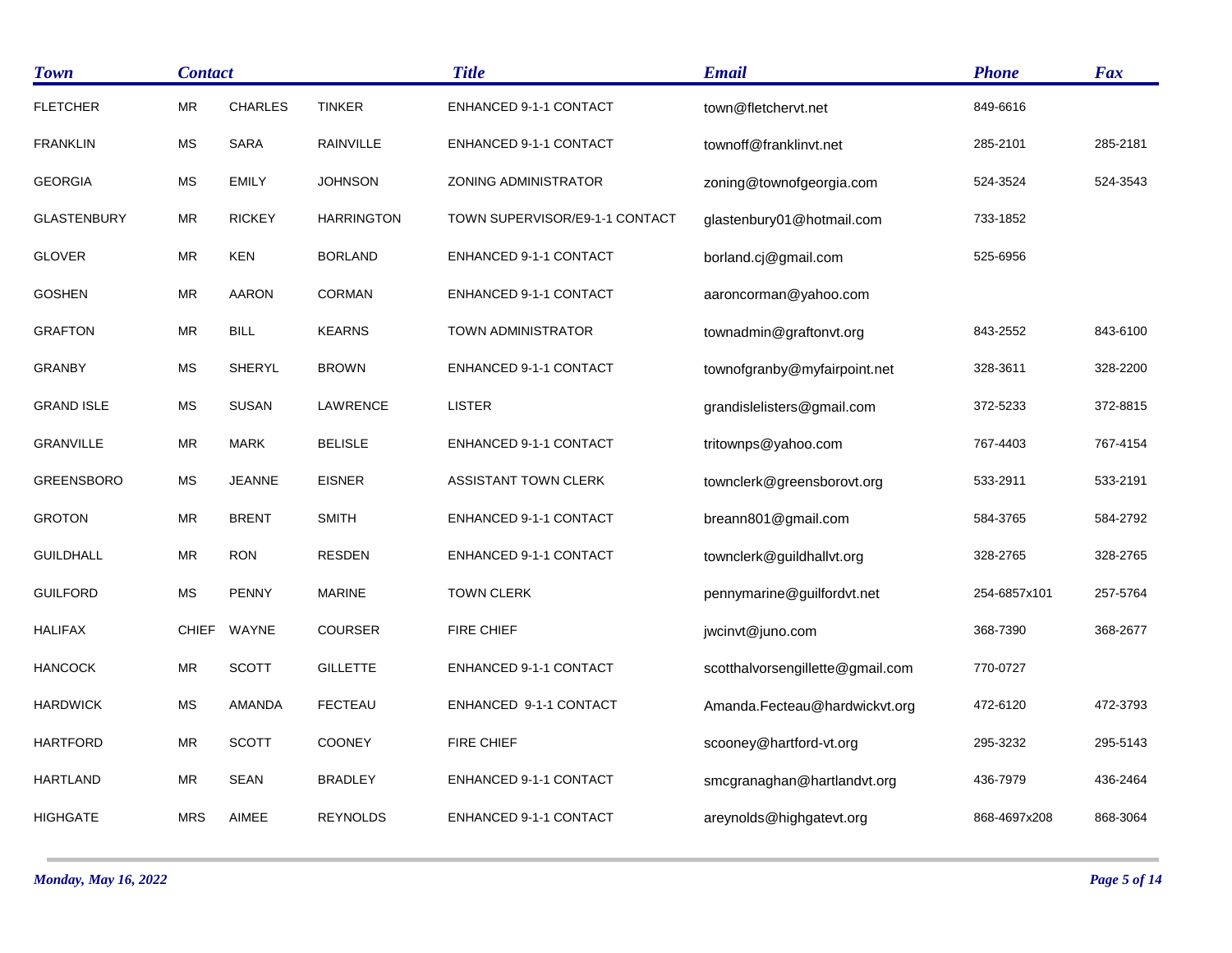| <b>Town</b>          |           | <b>Contact</b>  |                   | <b>Title</b>                      | <b>Email</b>                       | <b>Phone</b> | <b>Fax</b> |
|----------------------|-----------|-----------------|-------------------|-----------------------------------|------------------------------------|--------------|------------|
| <b>HINESBURG</b>     | <b>MR</b> | <b>MITCHEL</b>  | <b>CYPES</b>      | DEVELOPMENT REVIEW COORDINATOR    | mcypes@hinesburg.org               | 482-2281X226 | 482-5404   |
| <b>HOLLAND</b>       | MS        | <b>DIANE</b>    | JUDD              | <b>TOWN CLERK</b>                 | holland1805@hotmail.com            | 895-4440     | 895-4440   |
| <b>HUBBARDTON</b>    | <b>MS</b> | <b>DAWN</b>     | <b>CUSTER</b>     | <b>TOWN CLERK</b>                 | clrkhubb@gmail.com                 | 273-2951     | 273-3729   |
| <b>HUNTINGTON</b>    | <b>MS</b> | <b>HEIDI</b>    | <b>RACHT</b>      | <b>TOWN CLERK</b>                 | huntingtonclerk@gmavt.net          | 434-2032     |            |
| <b>HYDE PARK</b>     | <b>MR</b> | <b>RONALD</b>   | <b>RODJENSKI</b>  | TOWN & ZONING ADMINISTRATOR       | ron@hydeparkvt.com                 | 316-6921     |            |
| <b>IRA</b>           | <b>MS</b> | <b>KAREN</b>    | <b>DAVIS</b>      | <b>TOWN CLERK</b>                 | iraclerk@vermontel.net             | 235-2745     | 235-1045   |
| <b>IRASBURG</b>      | MS        | <b>DANIELLE</b> | <b>INGALLS</b>    | ENHANCED 9-1-1 CONTACT            | irasburgtc@comcast.net             | 754-2242     | 754-2242   |
| <b>ISLE LA MOTTE</b> | <b>MS</b> | <b>SARA</b>     | <b>NOBLE</b>      | INTERIM ENHANCED 9-1-1 CONTACT    | islemott@fairpoint.net             | 927-3434     |            |
| <b>JAMAICA</b>       | MS        | <b>SARA</b>     | WISWALL           | <b>TOWN CLERK</b>                 | townclerk@jamaicavermont.org       | 874-4681     |            |
| JAY                  | <b>MS</b> | LYNNETTE        | <b>DEAETTE</b>    | ENHANCED 9-1-1 CONTACT            | townofjay@comcast.net              | 988-2996     | 988-2995   |
| <b>JERICHO</b>       | <b>MS</b> | <b>LORI</b>     | <b>DYKEMA</b>     | ENHANCED 9-1-1 COORDINATOR        | listers@jerichovt.gov              | 899-2640x106 | 899-5549   |
| <b>JOHNSON</b>       | MR        | <b>BRIAN</b>    | <b>STORY</b>      | TOWN ADMINISTRATOR                | tojadministrator@townofjohnson.com | 635-2611     | 635-9523   |
| <b>KILLINGTON</b>    | <b>MR</b> | <b>CHUCK</b>    | <b>CLAFFEY</b>    | INTERIM ZONING ADMINISTRATOR      | planner@killingtontown.com         | 422-3241x3   | 422-3030   |
| <b>KIRBY</b>         | <b>MS</b> | <b>MARLA</b>    | WARING            | ENHANCED 9-1-1 CONTACT            | townclerk.kirbyvermont@gmail.com   | 626-9386     | 626-9386   |
| LANDGROVE            | <b>MR</b> | <b>WILL</b>     | <b>GOODWIN</b>    | E9-1-1 COORDINATOR                | zoning@landgrove.vermont.gov       | 824-3716     |            |
| <b>LEICESTER</b>     | <b>MS</b> | <b>JULIE</b>    | <b>DELPHIA</b>    | TOWN CLERK & TREASURER/E9-1-1 CON | townclerk@leicestervt.gov          | 247-5961     | 247-6501   |
| <b>LEMINGTON</b>     | MS        | <b>BETH</b>     | <b>ELLINGWOOD</b> | <b>TOWN CLERK</b>                 | lemitown@myfairpoint.net           | 277-4814     | 277-4091   |
| LEWIS                | <b>MS</b> | <b>GINA</b>     | VIGNEAULT         | UTG SUPERVISOR                    | ginautg@gmail.com                  | 723-5900     | 723-6100   |
| <b>LINCOLN</b>       | <b>MS</b> | <b>LISA</b>     | <b>TRUCHON</b>    | ENHANCED 9-1-1 CONTACT            | listers@lincolnvermont.org         | 453-2980     | 453-2975   |
| LONDONDERRY          | МS        | KELLY           | <b>PAJALA</b>     | TOWN CLERK/E9-1-1 CONTACT         | TOWNCLERK@londonderryvt.org        | 824-3356x101 | 824-4259   |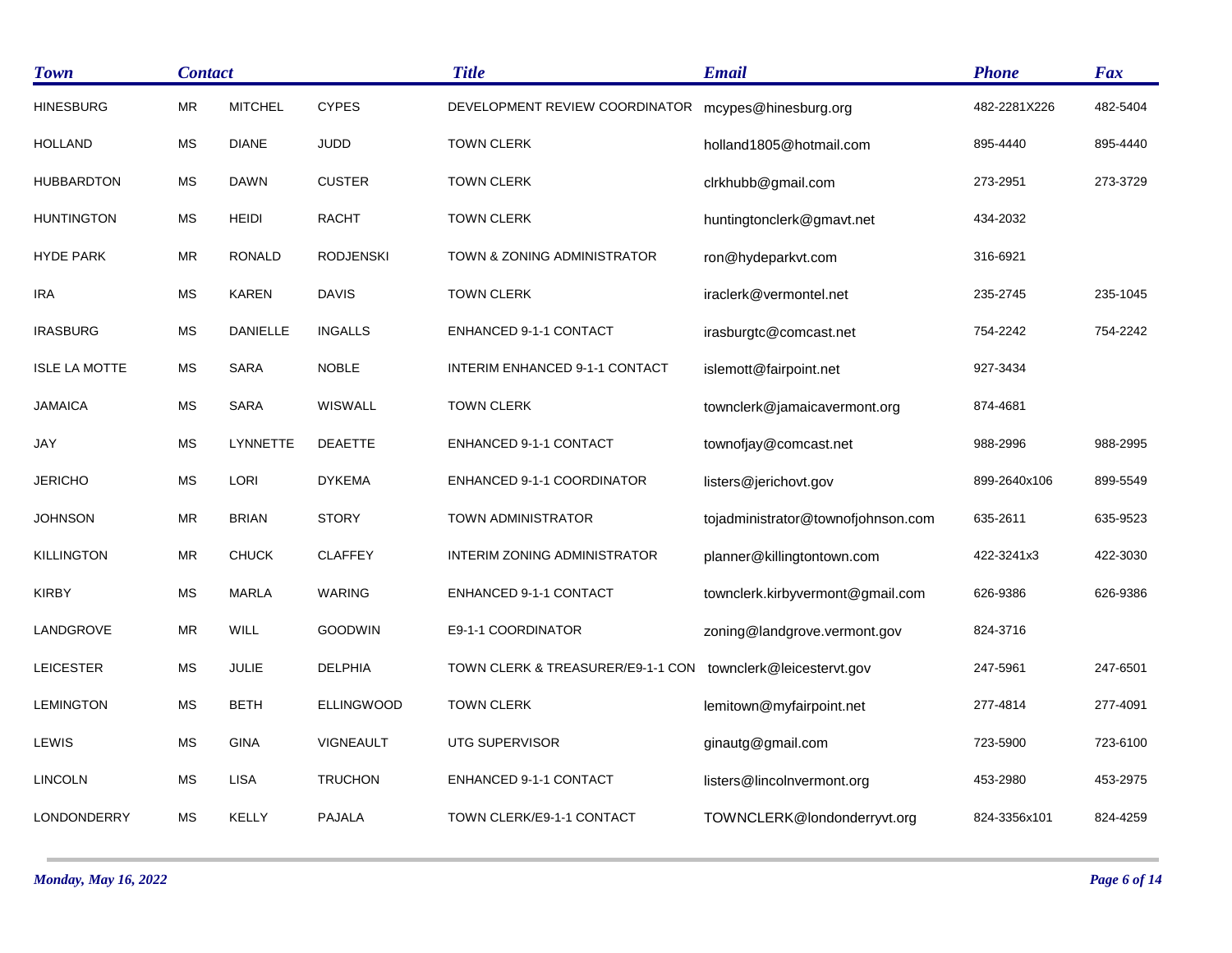| <b>Town</b>          | <b>Contact</b>       |                  |                           | <b>Title</b>                                            | <b>Email</b>                       | <b>Phone</b> | Fax      |
|----------------------|----------------------|------------------|---------------------------|---------------------------------------------------------|------------------------------------|--------------|----------|
| LOWELL               | <b>MS</b>            | <b>CHRISTINE</b> | <b>HAGER</b>              | E9-1-1 COORDINATOR                                      | hagerholopainenc@gmail.com         | 744-6559     | 744-2357 |
| <b>LUDLOW</b>        | <b>MS</b>            | <b>ROSEMARY</b>  | <b>GOINGS</b>             | ENHANCED 9-1-1 CONTACT                                  | planning@ludlow.vt.us              | 228-2845     | 228-2813 |
| <b>LUNENBURG</b>     | MS                   | <b>PATRICIA</b>  | <b>SCOTT</b>              | <b>TOWN CLERK</b>                                       | lunenburg01@live.com               | 892-5959     | 892-5100 |
| <b>LYNDON</b>        | <b>MS</b>            | <b>NICOLE</b>    | <b>GRATTON</b>            | PLANNING DIRECTOR/ZONING ADMIN                          | zpa@lyndonvt.org                   | 626-1269     |          |
| <b>MAIDSTONE</b>     | <b>MR</b>            | <b>WILLIAM</b>   | SANBORN                   | ENHANCED 9-1-1 CONTACT                                  | wjs3902@outdrs.net                 | 676-3902     | 676-3210 |
| <b>MANCHESTER</b>    | МS                   | <b>JANET</b>     | <b>HURLEY</b>             | PLANNING & ZONING DIRECTOR                              | j.hurley@manchester-vt.gov         | 362-1313x3   | 362-1314 |
| <b>MARLBORO</b>      | <b>MR</b>            | <b>ALLAN</b>     | <b>MCLANE</b>             | ENHANCED 9-1-1 CONTACT                                  | allan.mclane@gmail.com             | 579-7987     |          |
| <b>MARSHFIELD</b>    | $\mathsf{MS}\xspace$ | <b>BOBBI</b>     | <b>BRIMBLECOMBE</b>       | <b>TOWN CLERK</b>                                       | clerk@town.marshfield.vt.us        | 426-3305     | 426-3045 |
| <b>MENDON</b>        | <b>MS</b>            | <b>JESSE</b>     | <b>BRIDGE</b>             | BOOKEEPER/ASSISTANT CLERK                               | mendonbookkeeper@comcast.net       | 775-1662x1   |          |
| <b>MIDDLEBURY</b>    | MS                   | <b>BETH</b>      | <b>DOW</b>                | ENHANCED 9-1-1 CONTACT                                  | bdow@townofmiddlebury.org          | 458-8002     | 388-4364 |
| <b>MIDDLESEX</b>     | <b>MR</b>            | <b>MITCH</b>     | <b>OSIECKI</b>            | ENHANCED 9-1-1 CONTACT                                  | mitch.osiecki@gmail.com            | 760-9674     |          |
| MIDDLETOWN SPRING MS |                      | <b>PATTY</b>     | <b>KENYON</b>             | <b>TOWN CLERK</b>                                       | middletown@vermontel.net           | 235-2220     | 235-2066 |
| <b>MILTON</b>        | <b>MS</b>            | <b>AMANDA</b>    | <b>PITTS</b>              | ZONING ADMINISTRATOR/E9-1-1 CONTAC apitts@milton.vt.gov |                                    | 893-1186     | 893-1005 |
| <b>MONKTON</b>       | ${\sf MR}$           | <b>KRIS</b>      | PERLEE                    | <b>ZONING ADMINSTRATOR</b>                              | monktonza@comcast.net              | 453-3800     | 453-5612 |
| <b>MONTGOMERY</b>    | MS                   | <b>ELIZABETH</b> | <b>REIGHLEY</b>           | MUNICIPAL CLERK                                         | municipalclerkmontgomery@gmail.com | 326-4719x202 | 326-5053 |
| <b>MONTPELIER</b>    | <b>MS</b>            | <b>AUDRA</b>     | <b>BROWN</b>              | PLANNING & ZONING ASSISTANT                             | abrown@montpelier-vt.org           | 223-9506     | 223-9524 |
| <b>MORETOWN</b>      | ${\sf MR}$           | <b>STEFAN</b>    | <b>PRATT</b>              | ENHANCED 9-1-1 CONTACT                                  | spratt.moretownvt@gmail.com        | 498-3887     | 329-2221 |
| <b>MORGAN</b>        | <b>MS</b>            | <b>JEAN</b>      | <b>WILSON</b>             | ENHANCED 9-1-1 CONTACT                                  | jean@nemrc.com                     | 673-9640     | 895-4204 |
| <b>MORRISTOWN</b>    | <b>MS</b>            | ABBIE            | <b>GRIGGS</b>             | <b>LISTER</b>                                           | apatch@morristownvt.org            | 888-6371     | 888-6375 |
| <b>MOUNT HOLLY</b>   | <b>MS</b>            | CAROL            | GARROW-WOOLLEY TOWN CLERK |                                                         | mthollytc@yahoo.com                | 259-2391     | 259-2635 |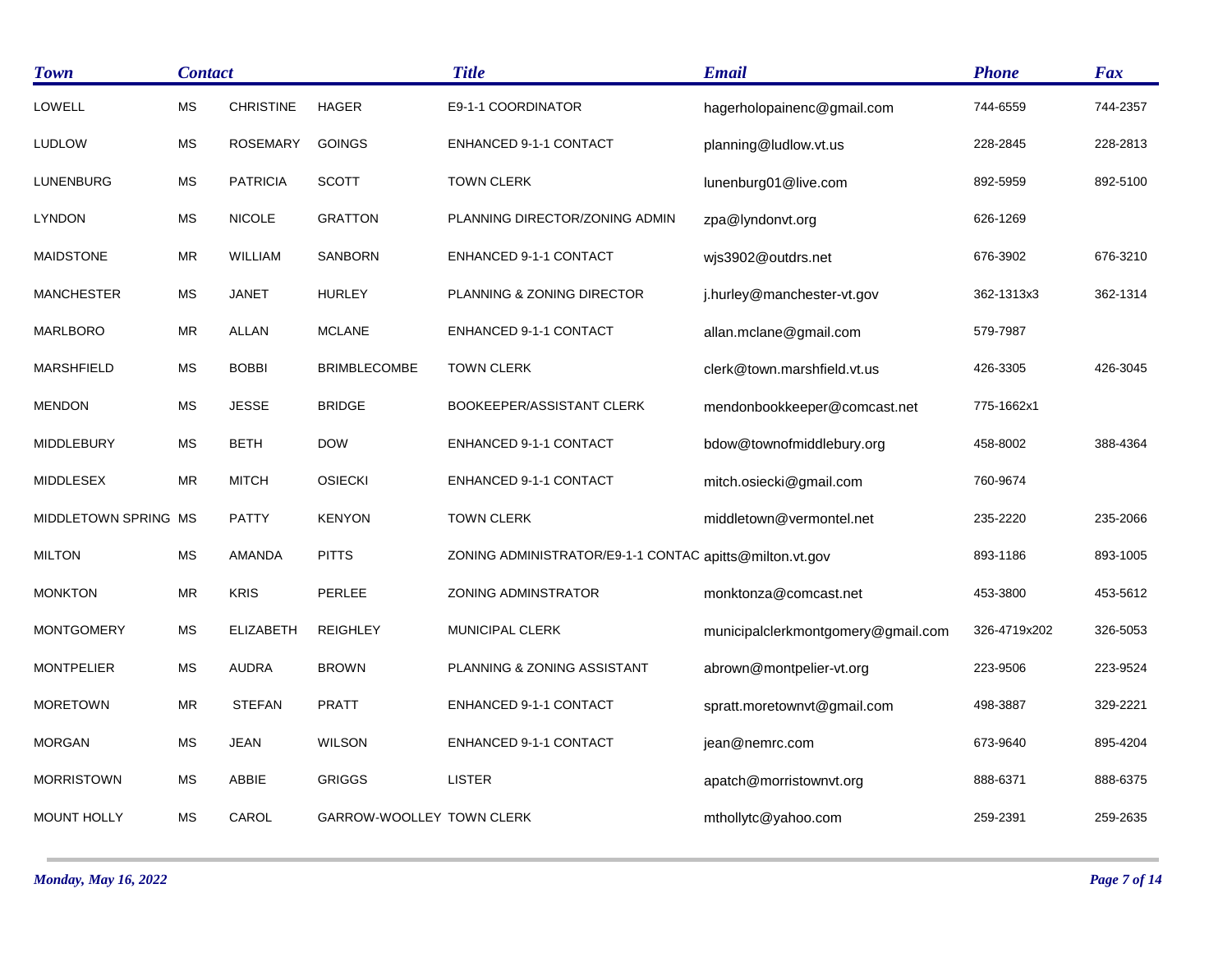| <b>Town</b>             | <b>Contact</b> |                  |                   | <b>Title</b>                                                | <b>Email</b>                      | <b>Phone</b> | <b>Fax</b> |
|-------------------------|----------------|------------------|-------------------|-------------------------------------------------------------|-----------------------------------|--------------|------------|
| <b>MOUNT TABOR</b>      | <b>MR</b>      | <b>SETH</b>      | <b>BEAUREGARD</b> | <b>INTERIM E911 CONTACT</b>                                 | beau3@vermontel.net               | 293-5282     |            |
| <b>NEW HAVEN</b>        | <b>MS</b>      | DANIELLE         | <b>HUBBELL</b>    | ASSISTANT TOWN CLERK/E9-1-1 CONTA                           | newhavenassistant@gmavt.net       | 453-3516     | 453-7552   |
| <b>NEWARK</b>           | <b>MS</b>      | <b>JEAN</b>      | <b>WILSON</b>     | <b>TOWN ASSESSOR</b>                                        | jean@nemrc.com                    | 673-9640     |            |
| <b>NEWBURY</b>          | ${\sf MR}$     | <b>ROBERT</b>    | <b>BEAULIEU</b>   | <b>ROAD FOREMAN</b>                                         | highway@newburyvt.org             | 429-2401     | 866-5301   |
| <b>NEWFANE</b>          | ${\sf MR}$     | <b>MERLE</b>     | <b>TESSIER</b>    | ZONING/FLOOD HAZARD ADMIN./9-1-1 CO zanewfane@newfanevt.com |                                   | 365-7772x3   | 365-7692   |
| NEWPORT CITY            | MR             | <b>JOHN</b>      | <b>HARLAMERT</b>  | <b>ZONING ADMINISTRATOR</b>                                 | john.harlamert@newportvermont.org | 334-7919     | 334-5632   |
| <b>NEWPORT TOWN</b>     | <b>MS</b>      | <b>DENISE</b>    | <b>DAIGLE</b>     | <b>TOWN CLERK</b>                                           | nctownclerk@comcast.net           | 334-6442     | 334-6442   |
| <b>NORTH BENNINGTON</b> | <b>MS</b>      | <b>DEBORAH</b>   | <b>MADDEN</b>     | ENHANCED 9-1-1 CONTACT                                      | dmadden@benningtonvt.org          | 442-1042     | 442-1068   |
| NORTH HERO              | <b>MS</b>      | <b>BOB</b>       | <b>AYERS</b>      | ENHANCED 9-1-1 CONTACT                                      | bjayers766@comcast.net            | 372-8404     | 372-3806   |
| NORTHFIELD              | MR             | <b>LAWTON</b>    | <b>RUTTER</b>     | AMBULANCE SERVICE CHIEF                                     | NorthfieldEMSChief@gmail.com      | 485-9850     | 485-8560   |
| <b>NORTON</b>           | ${\sf MR}$     | $\mathsf{AL}$    | <b>ANDERSON</b>   | ENHANCED 9-1-1 CONTACT                                      | ghostrider1043@myfairpoint.net    | 822-9912     |            |
| <b>NORWICH</b>          | ${\sf MR}$     | <b>ROD</b>       | <b>FRANCIS</b>    | PLANNING & ZONING                                           | norwichvtplanner@gmail.com        | 649-1419X4   | 649-0123   |
| ORANGE                  | <b>MS</b>      | ANGELA           | <b>EASTMAN</b>    | <b>TOWN CLERK</b>                                           | aeastman@orangevt.org             | 479-2673     | 479-2673   |
| <b>ORLEANS</b>          | MS             | <b>KRISTIN</b>   | <b>ATWOOD</b>     | <b>TOWN CLERK</b>                                           | bartontown@comcast.net            | 525-6222     | 525-8856   |
| ORWELL                  | <b>MS</b>      | <b>ELIZABETH</b> | WALKER            | TOWN CLERK/E9-1-1 CONTACT                                   | tckorwel@sover.net                | 948-2032     |            |
| <b>PANTON</b>           | <b>MR</b>      | J. PAUL          | <b>SOKAL</b>      | ENHANCED 9-1-1 CONTACT                                      | jps@gmavt.net                     | 759-2529     | 475-2785   |
| <b>PAWLET</b>           | ${\sf MR}$     | <b>ROBERT</b>    | <b>MORLINO</b>    | INTERIM ENHANCED 9-1-1 CONTACT                              | robert.morlino@vermont.gov        | 325-2116     | 325-6109   |
| <b>PEACHAM</b>          | MR             | <b>BRIAN</b>     | <b>BARNEY</b>     | ENHANCED 9-1-1 CONTACT                                      | brian.y.barney@gmail.com          | 274-9641     |            |
| PERU                    | ${\sf MR}$     | WILL             | <b>GOODWIN</b>    | <b>ZONING ADMINISTRATOR</b>                                 | peruvtza@gmail.com                | 824-3065     |            |
| PITTSFIELD              | <b>MS</b>      | <b>MICHELLE</b>  | <b>HUNT</b>       | ENHANCED 9-1-1 CONTACT                                      | Michelle.C.Hunt@vermont.gov       | 353-7432     |            |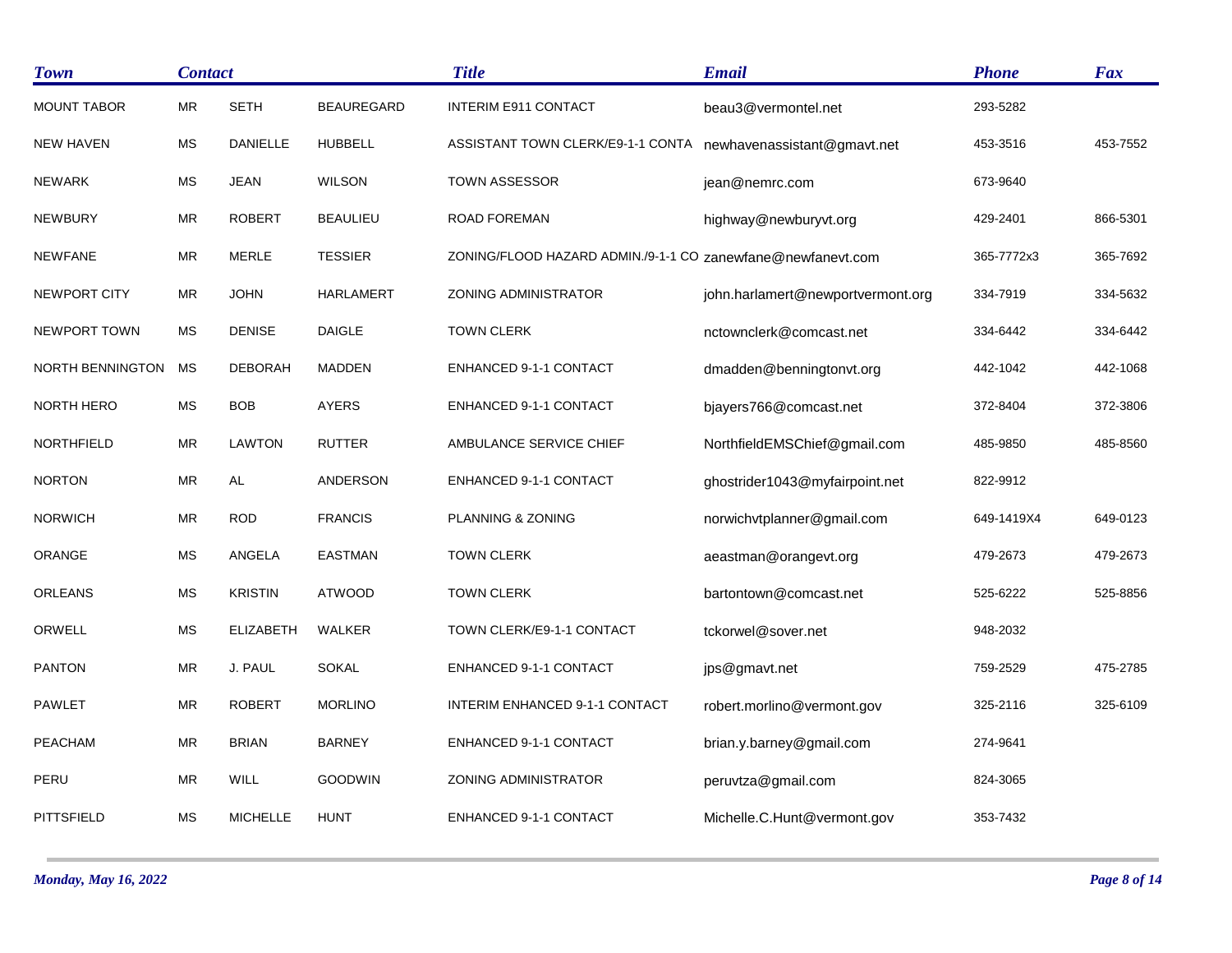| <b>Town</b>       | <b>Contact</b>       |                  |                  | <b>Title</b>                                             | <b>Email</b>                | <b>Phone</b> | <b>Fax</b> |
|-------------------|----------------------|------------------|------------------|----------------------------------------------------------|-----------------------------|--------------|------------|
| <b>PITTSFORD</b>  | ${\sf MR}$           | <b>JEFF</b>      | <b>BIASUZZI</b>  | ENHANCED 9-1-1 CONTACT                                   | zoning@pittsfordvermont.com | 483-6500x18  |            |
| PLAINFIELD        | <b>MS</b>            | <b>SANDRA</b>    | <b>ROSS</b>      | ENHANCED 9-1-1 CONTACT                                   | cccolgan@gmail.com          | 272-6942     | 454-7790   |
| PLYMOUTH          | ${\sf MR}$           | <b>PETER</b>     | <b>FELLOWS</b>   | ENHANCED 9-1-1 CONTACT                                   | pfellows@trorc.org          | 457-3188     | 457-4728   |
| <b>POMFRET</b>    | <b>MS</b>            | <b>REBECCA</b>   | <b>FIELDER</b>   | <b>TOWN CLERK</b>                                        | clerk@pomfretvt.us          | 457-3861     | 457-8180   |
| <b>POULTNEY</b>   | ${\sf MR}$           | PAUL             | <b>DONALDSON</b> | <b>TOWN MANAGER</b>                                      | poultneymanager@comcast.net | 287-9751     | 287-5110   |
| <b>POWNAL</b>     | $\mathsf{MS}\xspace$ | <b>PRISCILLA</b> | <b>MAXON</b>     | ENHANCED 9-1-1 CONTACT                                   | searlait59@gmail.com        | 518-857-1133 | 949-7071   |
| <b>PROCTOR</b>    | LT                   | <b>JOE</b>       | <b>BERNOR</b>    | ENHANCED 9-1-1 CONTACT                                   | vermontjourney@yahoo.com    | 973-487-8652 |            |
| <b>PUTNEY</b>     | <b>MR</b>            | <b>THOMAS</b>    | GODDARD          | <b>FIRE CHIEF</b>                                        | chief@putneyvt.org          | 387-4372     | 387-4373   |
| RANDOLPH          | ${\sf MR}$           | <b>TREVOR</b>    | LASHUA           | TOWN MANAGER, INTERIM 9-1-1 CONTAC trevor@randolphvt.org |                             | 728-5433 x20 | 728-5818   |
| <b>READING</b>    | <b>MR</b>            | <b>CURT</b>      | <b>ALLEN</b>     | <b>FIRE CHIEF</b>                                        | curtallen72@gmail.com       | 384-3213     |            |
| <b>READSBORO</b>  | ${\sf MR}$           | <b>BILL</b>      | <b>LEQUIER</b>   | ENHANCED 9-1-1 CONTACT                                   | kwlequier@myfairpoint.net   | 423-7706     | 423-7706   |
| <b>RICHFORD</b>   | <b>MS</b>            | KIM              | <b>COLLINS</b>   | ENHANCED 9-1-1 CONTACT                                   | listers@richfordvt.org      | 848-7751x5   | 848-7752   |
| <b>RICHMOND</b>   | ${\sf MR}$           | <b>TYLER</b>     | <b>MACHIA</b>    | ENHANCED 9-1-1 CONTACT                                   | tmachia@richmondvt.gov      | 434-2430     |            |
| <b>RIPTON</b>     | <b>MS</b>            | <b>ALISON</b>    | <b>JOSEPH</b>    | <b>LISTER CHAIR</b>                                      | ajdickinson@riptonvt.org    | 388-2266     | 388-0012   |
| <b>ROCHESTER</b>  | <b>MR</b>            | ANGUS            | <b>MCCUSKER</b>  | ENHANCED 9-1-1 CONTACT                                   | Angus@MapleRidgeVT.com      | 318-7848     |            |
| <b>ROCKINGHAM</b> | ${\sf MR}$           | <b>CHUCK</b>     | WISE             | ENHANCED 9-1-1 CONTACT                                   | planning@rockbf.org         | 376-5241     | 463-1227   |
| <b>ROXBURY</b>    | $\sf MR$             | <b>RENE</b>      | <b>BOUCHARD</b>  | ENHANCED 9-1-1 CONTACT                                   | e911roxburyvt@gmail.com     | 485-5585     |            |
| <b>ROYALTON</b>   | ${\sf MR}$           | <b>JEFF</b>      | <b>BARCELOW</b>  | <b>LISTER</b>                                            | jeffdbvt@gmail.com          | 763-2202     | 763-7207   |
| <b>RUPERT</b>     | ${\sf MR}$           | <b>THOMAS</b>    | <b>WILSON</b>    | <b>ENHANCED 9-1-1 CONTACT</b>                            | ruperthighway153@gmail.com  | 394-2926     |            |
| RUTLAND CITY      | ${\sf MR}$           | ANDREW           | <b>STRNISTE</b>  | ENHANCED 9-1-1 CONTACT                                   | andrews@rutlandcity.org     | 774-7833     |            |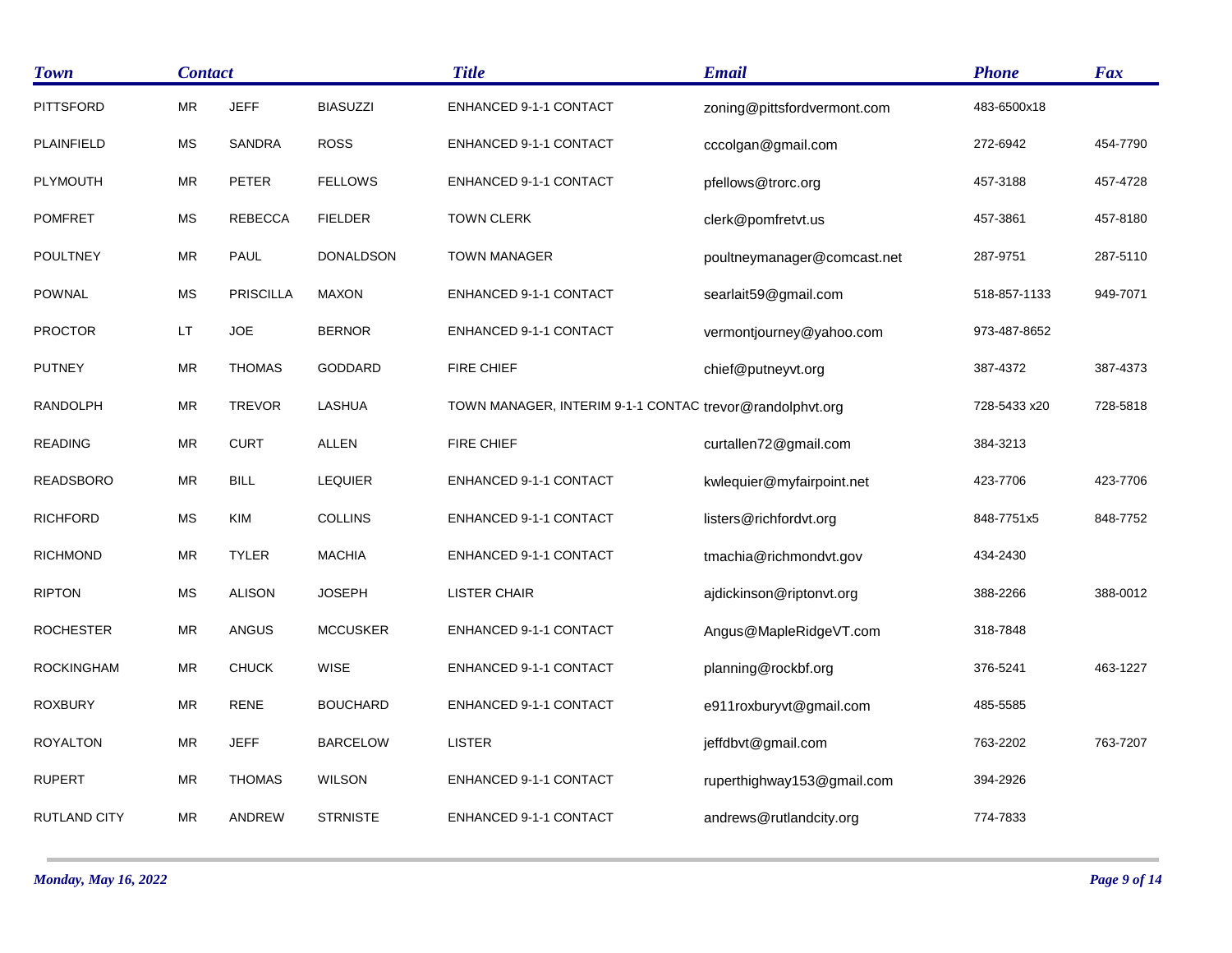| <b>Town</b>          |            | <b>Contact</b>   |                    | <b>Title</b>                                                   | <b>Email</b>                  | <b>Phone</b> | <b>Fax</b> |
|----------------------|------------|------------------|--------------------|----------------------------------------------------------------|-------------------------------|--------------|------------|
| <b>RUTLAND TOWN</b>  | ${\sf MR}$ | <b>HOWARD</b>    | <b>BURGESS</b>     | <b>LISTER CHAIRMAN</b>                                         | hburgess@rutlandtown.com      | 770-1898     | 773-7295   |
| <b>RYEGATE</b>       | <b>MS</b>  | <b>ELIZABETH</b> | <b>BEAUVAIS</b>    | ENHANCED 9-1-1 CONTACT                                         | elbeauvais@hotmail.com        | 584-4247     | 583-3880   |
| SAINT ALBANS CITY    | MS         | <b>SARA</b>      | GABAREE            | PROPERTY SVCS MANAGER                                          | s.gabaree@stalbansvt.com      | 524-1500x262 | 524-1516   |
| SAINT ALBANS TOWN    | MS         | <b>MOLLY</b>     | <b>MASHTARE</b>    | ENHANCED 9-1-1 CONTACT                                         | m.mashtare@stalbanstown.com   | 524-7589x105 | 524-5816   |
| <b>SAINT GEORGE</b>  | <b>MS</b>  | <b>APRIL</b>     | <b>PILLSBURY</b>   | <b>TOWN CLERK</b>                                              | stgeorgevtclerk@comcast.net   | 482-5272     | 482-5548   |
| SAINT JOHNSBURY      | MR         | <b>PAUL</b>      | <b>BERLEJUNG</b>   | ZONING ADMIN/E9-1-1 CONTACT                                    | zoning@stjvt.com              | 473-2930     |            |
| <b>SALISBURY</b>     | <b>MS</b>  | <b>SUSAN</b>     | <b>SCOTT</b>       | <b>TOWN CLERK</b>                                              | town.clerk@comcast.net        | 352-4228     |            |
| SANDGATE             | <b>MS</b>  | SANDY            | <b>REIDY</b>       | <b>TOWN CLERK</b>                                              | townclerk@sandgatevermont.org | 375-9075     | 375-8350   |
| <b>SAXTONS RIVER</b> | MR         | <b>CHUCK</b>     | <b>WISE</b>        | ENHANCED 9-1-1 CONTACT                                         | planning@rockbf.org           | 376-5241     | 463-1227   |
| <b>SEARSBURG</b>     | ${\sf MR}$ | <b>DERICK</b>    | <b>LIND</b>        | ENHANCED 9-1-1 CONTACT                                         | dericklind@gmail.com          | 299-7592     |            |
| <b>SHAFTSBURY</b>    | MS         | <b>SHELLY</b>    | <b>STILES</b>      | <b>ZONING ADMINSTRATOR</b>                                     | zoning@shaftsburyvt.gov       | 442-4038x5   | 442-0955   |
| <b>SHARON</b>        | ${\sf MR}$ | <b>GALEN E</b>   | <b>MUDGETT JR</b>  | E911 COORDINATOR                                               | listers@sharonvt.net          | 763-8268x2   | 763-7392   |
| <b>SHEFFIELD</b>     | <b>MR</b>  | <b>WILLIAM</b>   | <b>ST PETER</b>    | <b>TOWN CLERK</b>                                              | townclerk@sheffieldvt.org     | 626-8862     | 626-0424   |
| <b>SHELBURNE</b>     | ${\sf MR}$ | <b>PETER</b>     | <b>FRANKENBURG</b> | <b>BUSINESS MANAGER</b>                                        | pfrankenburg@shelburnevt.org  | 264-5034     | 985-9550   |
| SHELDON              | <b>MR</b>  | <b>MICHAEL</b>   | <b>JOHNSTON</b>    | ZONING ADMINSTRATOR                                            | zoning@sheldonvt.com          | 933-2524     | 933-4951   |
| <b>SHOREHAM</b>      | <b>MS</b>  | <b>JULIE</b>     | <b>ORTUNO</b>      | <b>TOWN CLERK</b>                                              | shorehamtown@shoreham.net     | 897-5841     | 897-2545   |
| <b>SHREWSBURY</b>    | <b>MS</b>  | <b>MEGAN</b>     | LACHANCE           | <b>TOWN CLERK</b>                                              | shrewsburyclerk@vermontel.net | 492-3511     | 492-3511   |
| <b>SOMERSET</b>      | ${\sf MR}$ | <b>JEFF</b>      | <b>NUGENT</b>      | GIS PLANNER/ENHANCED 9-1-1 CONTACT jnugent@windhamregional.org |                               | 257-4547x111 | 254-6383   |
| SOUTH BURLINGTON     | <b>MS</b>  | <b>MARLA</b>     | <b>KEENE</b>       | DEVELOPMENT REVIEW PLANNER                                     | mkeene@sburl.com              | 846-4106     | 846-4101   |
| SOUTH HERO           | MS         | <b>MARTHA</b>    | TAYLOR-VARNEY      | <b>ZONING ADMINSTRATOR</b>                                     | zoning@southherovt.org        | 372-4841     | 372-3809   |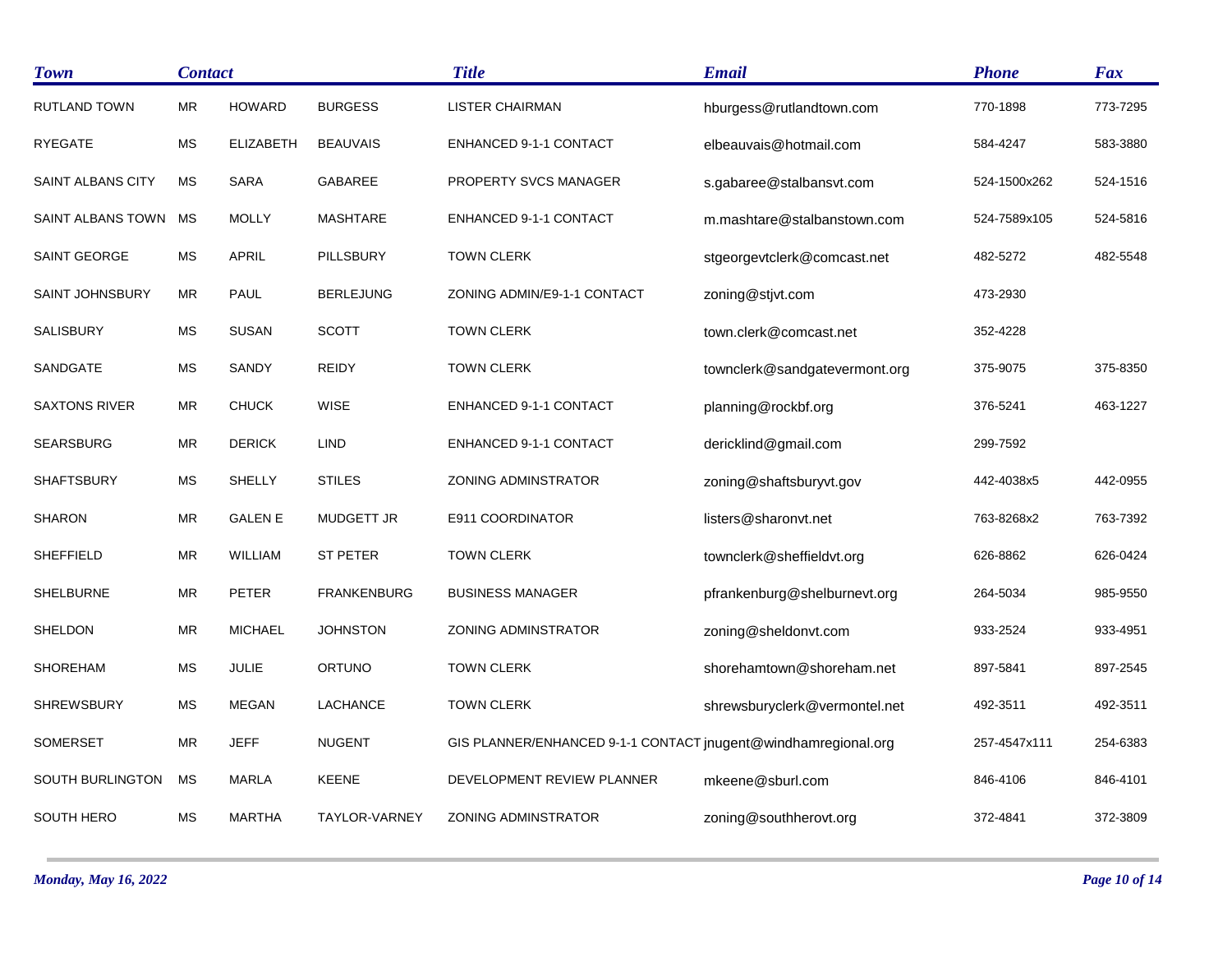| <b>Town</b>        | <b>Contact</b> |                |                  | <b>Title</b>                   | <b>Email</b>                   | <b>Phone</b> | Fax      |
|--------------------|----------------|----------------|------------------|--------------------------------|--------------------------------|--------------|----------|
| SPRINGFIELD        | <b>MS</b>      | <b>RENEE</b>   | <b>VONDLE</b>    | <b>ZONING ADMINISTRATOR</b>    | toszoning@vermontel.net        | 885-2104     | 885-1617 |
| <b>STAMFORD</b>    | MR             | WILLIAM        | LEVINE           | CIVIL DEFENSE COORDINATOR      | billjoanl@yahoo.com            | 694-1217     |          |
| <b>STANNARD</b>    | MS             | CONNIE         | <b>WITHERS</b>   | ENHANCED 9-1-1 CONTACT         | townofstannard@myfairpoint.net | 533-2577     | 533-2577 |
| <b>STARKSBORO</b>  | <b>MR</b>      | <b>KRIS</b>    | PERLEE           | ENHANCED 9-1-1 CONTACT         | zoning@starksborovt.org        | 453-2768     | 453-7293 |
| <b>STOCKBRIDGE</b> | <b>MS</b>      | LORI           | <b>SCOTT</b>     | <b>TOWN CLERK</b>              | townClerk@stockbridgevt.gov    | 746-8400     | 746-8400 |
| <b>STOWE</b>       | MS             | SARAH          | <b>MCSHANE</b>   | ZONING ADMINISTRATOR           | smcshane@stowevt.gov           | 253-6141     | 253-2702 |
| <b>STRAFFORD</b>   | <b>MS</b>      | <b>LISA</b>    | <b>BRAGG</b>     | TOWN CLERK/TREASURER           | townclerk@straffordvt.org      | 765-4411     | 765-4411 |
| <b>STRATTON</b>    | MS             | CANDIE         | <b>BERNARD</b>   | <b>ENHANCED 9-1-1 CONTACT</b>  | cbernard@townofstrattonyt.com  | 896-6185     | 896-6630 |
| <b>SUDBURY</b>     | <b>MR</b>      | <b>STEVE</b>   | <b>SGORBATI</b>  | <b>TOWN CLERK</b>              | sudburytownclerk@gmail.com     | 623-7296     | 623-7296 |
| SUNDERLAND         | MS             | <b>SUSAN</b>   | <b>WHITNEY</b>   | <b>TOWN CLERK</b>              | town@sunderlandvt.org          | 375-6106     | 375-6106 |
| <b>SUTTON</b>      | МS             | <b>PATTI</b>   | <b>MCCLURE</b>   | <b>TOWN CLERK</b>              | townclerksutton@gmail.com      | 467-3377     | 467-1052 |
| <b>SWANTON</b>     | <b>MR</b>      | <b>BRIAN</b>   | SAVAGE           | <b>TOWN ADMINISTRATOR</b>      | townadmin@swantonvermont.org   | 868-7418     | 868-4957 |
| <b>THETFORD</b>    | MS             | <b>JUDITH</b>  | <b>POWELL</b>    | ENHANCED 9-1-1 CONTACT         | judith.powell@vermont.gov      | 785-2922     |          |
| TINMOUTH           | MS             | GAIL           | <b>FALLAR</b>    | <b>TOWN CLERK</b>              | tinmouthtown@vermontel.net     | 446-2498     | 446-2498 |
| <b>TOPSHAM</b>     | МS             | <b>CYNTHIA</b> | <b>FLANNIGAN</b> | <b>TOWN CLERK</b>              | topsham@tops-tele.com          | 439-5505     | 439-5505 |
| <b>TOWNSHEND</b>   | MS             | <b>HELEN</b>   | <b>HOLT</b>      | INTERIM ENHANCED 9-1-1 CONTACT | WindhamHillCorp@gmail.com      | 365-4848     | 365-4728 |
| <b>TROY</b>        | <b>MS</b>      | <b>TERRI</b>   | <b>MEDLEY</b>    | ENHANCED 9-1-1 CONTACT         | townoftroy@comcast.net         | 988-2663     | 988-4692 |
| <b>TUNBRIDGE</b>   | <b>MR</b>      | <b>DAN</b>     | <b>RUDDELL</b>   | <b>ENHANCED 9-1-1 CONTACT</b>  | lister@tunbridgevt.org         | 889-3571     | 889-3744 |
| <b>UNDERHILL</b>   | <b>MR</b>      | <b>BRAD</b>    | <b>HOLDEN</b>    | ENHANCED 9-1-1 CONTACT         | bholden@underhillvt.gov        | 899-4434 x7  | 899-2137 |
| <b>VERGENNES</b>   | <b>MR</b>      | <b>PETER</b>   | <b>GARON</b>     | <b>ZONING ADMINISTRATOR</b>    | pgaron@vergennes.org           | 377-9527     | 877-1160 |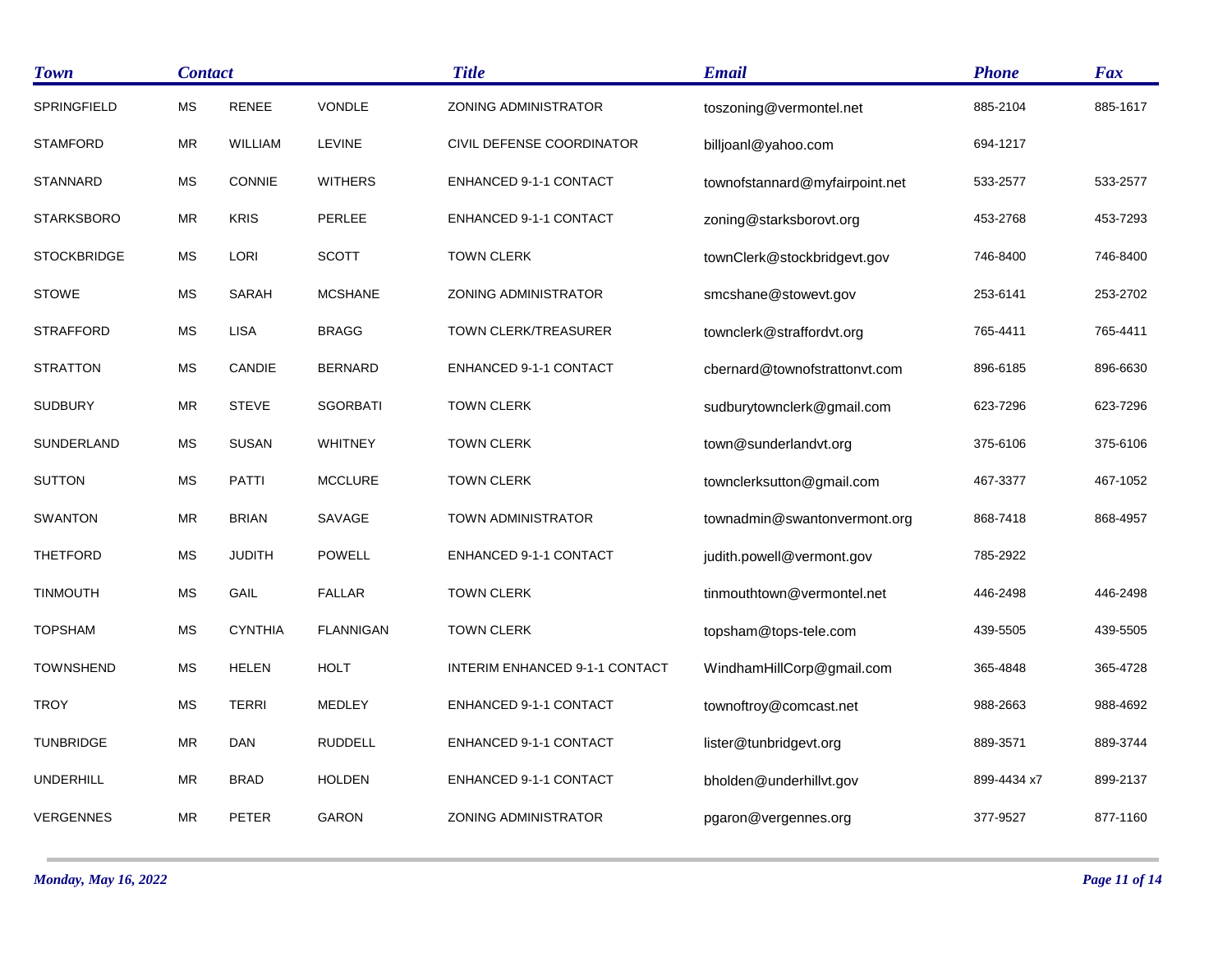| <b>Town</b>           |            | <b>Contact</b>  |                  | <b>Title</b>                                         | <b>Email</b>                        | <b>Phone</b> | <b>Fax</b> |
|-----------------------|------------|-----------------|------------------|------------------------------------------------------|-------------------------------------|--------------|------------|
| <b>VERNON</b>         | <b>MR</b>  | <b>TIMOTHY</b>  | ARSENAULT        | <b>TOWN CLERK</b>                                    | clerk@vernonvt.org                  | 257-0292x10  | 254-3561   |
| <b>VERSHIRE</b>       | MR         | <b>GENE</b>     | <b>CRAFT</b>     | TOWN CLERK/TREASURER                                 | clerk-treasurer@vershirevt.org      | 685-1113     | 685-2224   |
| <b>VICTORY</b>        | <b>MS</b>  | <b>TRACEY</b>   | <b>MARTEL</b>    | TOWN CLERK/ ENHANCED 9-1-1 CONTAC                    | townofvictory@myfairpoint.net       | 328-2400     |            |
| <b>WAITSFIELD</b>     | MR         | <b>JOHN</b>     | WEIR             | ENHANCED 9-1-1 CONTACT                               | pza@gmavt.net                       | 496-2218x4   | 496-9284   |
| WALDEN                | <b>MR</b>  | <b>BUTCH</b>    | <b>GREAVES</b>   | ENHANCED 9-1-1 CONTACT                               | dowsxfarm@gmail.com                 | 563-2220     | 563-3008   |
| WALLINGFORD           | <b>MR</b>  | <b>ERIC</b>     | <b>DAVENPORT</b> | ENHANCED 9-1-1 CONTACT                               | bitowind@vermontel.net              | 446-2007     | 446-2007   |
| <b>WALTHAM</b>        | MS         | <b>LINDA</b>    | <b>DEVINO</b>    | INTERIM ENHANCED 9-1-1 CONTACT                       | waltham@myfairpoint.net             | 877-3641     |            |
| WARDSBORO             | <b>MS</b>  | <b>MICHELLE</b> | <b>HULL</b>      | ENHANCED 9-1-1 CONTACT                               | wardsborotownoffice@myfairpoint.net | 896-6055     |            |
| <b>WARNER'S GRANT</b> | MS         | <b>GINA</b>     | <b>VIGNEAULT</b> | UTG SUPERVISOR                                       | ginautg@gmail.com                   | 723-5900     | 723-6100   |
| <b>WARREN</b>         | МS         | <b>RUTH</b>     | <b>ROBBINS</b>   | ZONING ADMINISTRATOR                                 | rrobbins@warrenvt.org               | 496-2709x28  | 496-2418   |
| <b>WARREN'S GORE</b>  | <b>MS</b>  | <b>GINA</b>     | <b>VIGNEAULT</b> | UTG SUPERVISOR                                       | ginautg@gmail.com                   | 723-5900     | 723-6100   |
| WASHINGTON            | MR         | <b>HARRY</b>    | <b>ROUSH</b>     | ASSISTANT TOWN CLERK/ ENHANCED 9- trout802@gmail.com |                                     | 279-1026     |            |
| WATERBURY             | <b>MR</b>  | <b>STEVE</b>    | <b>LOTSPEICH</b> | MUNICIPAL COORDINATOR                                | slotspeich@waterburyvt.com          | 244-1012     | 244-1014   |
| WATERFORD             | MR         | <b>BILL</b>     | <b>WILLIS</b>    | ENHANCED 9-1-1 CONTACT                               | wawillis@juno.com                   | 748-2320     | 748-2320   |
| WATERVILLE            | MS         | <b>NANCY</b>    | LAROSE           | <b>TOWN CLERK</b>                                    | townofwaterville@myfairpoint.net    | 644-8865     | 644-8865   |
| WEATHERSFIELD         | МS         | <b>BARBARA</b>  | <b>THOMAS</b>    | LISTER/ENHANCED 9-1-1 CONTACT                        | Lister3@weathersfield.org           | 674=2626     | 674-2117   |
| <b>WELLS</b>          | MR         | <b>TODD</b>     | <b>FENTON</b>    | FIRE CHIEF/ ENHANCED 9-1-1 CONTACT                   | wellsfire@hotmail.com               | 362-7622     |            |
| <b>WEST FAIRLEE</b>   | МS         | <b>PEGGY</b>    | <b>BURDEN</b>    | ENHANCED 9-1-1 CONTACT                               | westfairleee911@gmail.com           | 333-9696x4   | 333-9611   |
| <b>WEST HAVEN</b>     | ${\sf MR}$ | <b>JON</b>      | <b>DODD</b>      | <b>ENHANCED 9-1-1 CONTACT</b>                        | westhavenvt_e911@outlook.com        | 537-3173     |            |
| <b>WEST PAWLET</b>    | <b>MR</b>  | <b>ROBERT</b>   | <b>MORLINO</b>   | ENHANCED 9-1-1 CONTACT                               | robert.morlino@vermont.gov          | 325-2116     |            |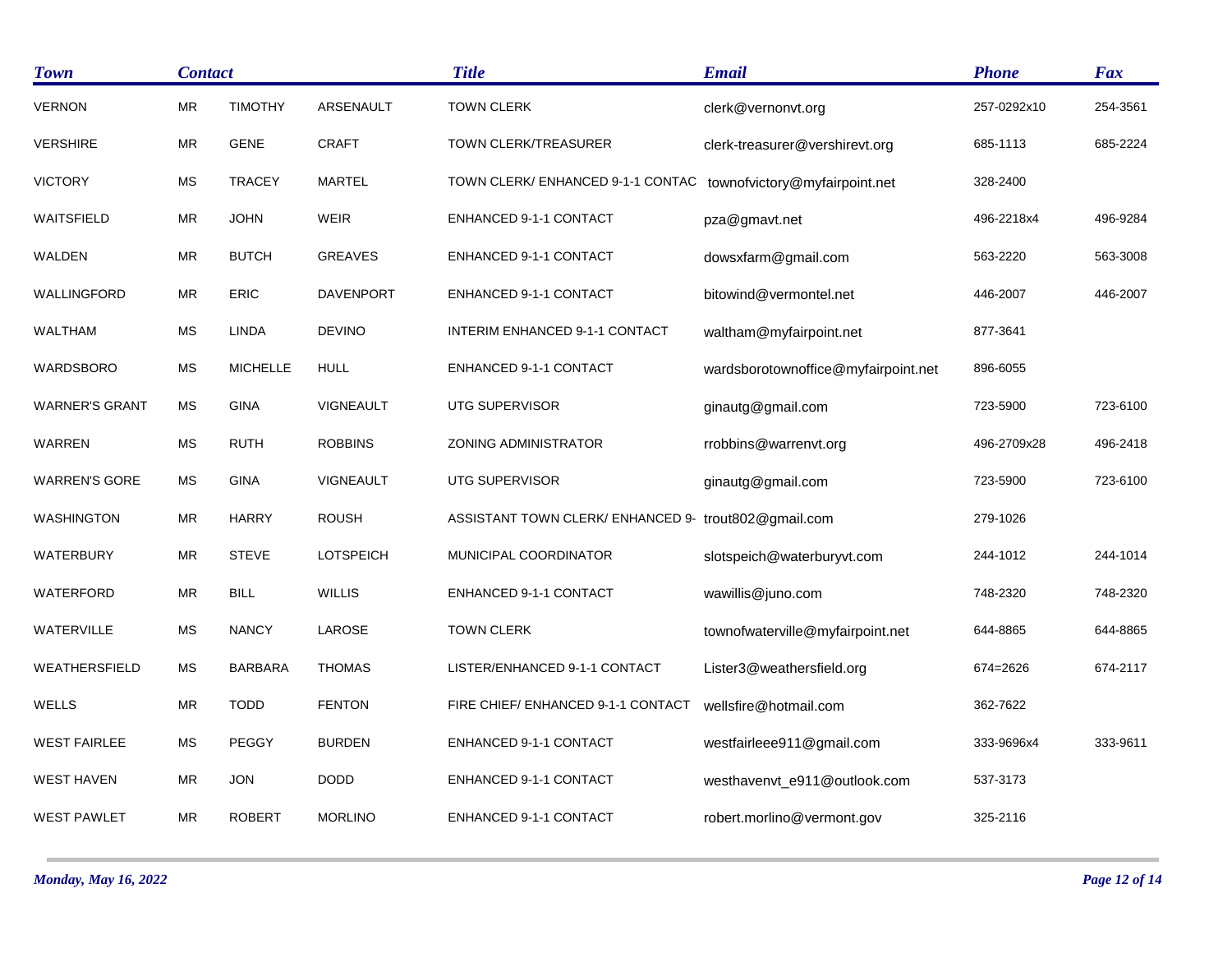| <b>Town</b>         | <b>Contact</b> |                 |                 | <b>Title</b>                        | <b>Email</b>                  | <b>Phone</b> | <b>Fax</b> |
|---------------------|----------------|-----------------|-----------------|-------------------------------------|-------------------------------|--------------|------------|
| <b>WEST RUTLAND</b> | <b>MR</b>      | <b>JEFFREY</b>  | <b>BIASUZZI</b> | <b>ZONING ADMINISTRATOR</b>         | zoning@westrutlandvt.org      | 438-2204x16  | 438-5133   |
| <b>WEST WINDSOR</b> | MS             | <b>DEB</b>      | <b>SHEARER</b>  | <b>ZONING ADMINISTRATOR</b>         | zoning@westwindsorvt.org      | 384-2129     | 484-3518   |
| WESTFIELD           | <b>MR</b>      | <b>SCOTT</b>    | <b>DUNN</b>     | ENHANCED 9-1-1 CONTACT              | townofwestfield@comcast.net   | 673-3521     | 744-6224   |
| <b>WESTFORD</b>     | <b>MS</b>      | <b>NANETTE</b>  | <b>ROGERS</b>   | <b>TOWN CLERK</b>                   | townclerk@westfordvt.us       | 878-4587     | 879-6503   |
| <b>WESTMINSTER</b>  | <b>MS</b>      | KELLEY          | THAYER          | ADMIN ASSISTANT/INTERIM 9-1-1 CONTA | assistant@westminstervt.org   | 722-4255     | 722-9816   |
| WESTMORE            | МS             | <b>ERIK</b>     | <b>TOWNSEND</b> | <b>LISTER</b>                       | townsend.erik@gmail.com       | 233-0163     | 525-1131   |
| <b>WESTON</b>       | MR             | <b>ALMON</b>    | CRANDALL        | 911 COMMISSIONER                    | garage@westonvt.org           | 824-6890     | 824-4121   |
| WEYBRIDGE           | <b>MS</b>      | <b>BRENDA</b>   | <b>JARING</b>   | TOWN CLERK & TREASURER              | clerk@townofweybridge.org     | 545-2450     |            |
| <b>WHEELOCK</b>     | MR             | <b>SHANE</b>    | LANPHER         | FIRE CHIEF AND E 9-1-1 CONTACT      | shanesconstruction@gmail.com  | 626-9094     |            |
| <b>WHITING</b>      | <b>MS</b>      | <b>HEATHER</b>  | <b>BOUCHARD</b> | TOWN CLERK & TREASURER              | townofwhiting@shoreham.net    | 623-7813     | 623-7815   |
| WHITINGHAM          | MS             | MARYLEE         | <b>PUTNAM</b>   | ENHANCED 9-1-1 CONTACT              | marylee@whitinghamvt.org      | 368-7887     | 368-7519   |
| WILLIAMSTOWN        | <b>MS</b>      | <b>MEGAN</b>    | <b>KEYS</b>     | TOWN ASSESSOR/E 9-1-1 CONTACT       | listers@williamstownvt.org    | 433-6671x102 | 433-2160   |
| <b>WILLISTON</b>    | <b>MS</b>      | <b>DEBBIE</b>   | GREER           | ENHANCED 9-1-1 CONTACT              | dgreer@willistonvt.org        | 878-1091     | 764-1140   |
| <b>WILMINGTON</b>   | МS             | <b>DEBORAH</b>  | <b>KINGSLEY</b> | <b>INTERIM 9-1-1 CONTACT</b>        | dkingsley@wilmingtonvt.us     | 464-8591     | 464-8477   |
| <b>WINDHAM</b>      | <b>MRS</b>     | <b>MEREDITH</b> | TIPS-MCLAINE    | ENHANCED 9-1-1 COORDINATOR          | meredithtipsmclaine@yahoo.com | 847-4211     | 874-4790   |
| <b>WINDSOR</b>      | <b>MR</b>      | <b>RICK</b>     | <b>TILLSON</b>  | ENHANCED 9-1-1 CONTACT              | assessor@windsorvt.org        | 674-5414     | 674-1017   |
| <b>WINHALL</b>      | MR             | <b>SCOTT</b>    | <b>BUSHEE</b>   | ENHANCED 9-1-1 CONTACT              | transfer@winhall.org          | 375-5927     | 297-2122   |
| <b>WINOOSKI</b>     | <b>MR</b>      | <b>JOHN</b>     | <b>AUDY</b>     | FIRE CHIEF                          | JAudy@winooskivt.gov          | 655-6410 X17 | 655-6414   |
| <b>WOLCOTT</b>      | <b>MR</b>      | <b>THOMAS</b>   | <b>MARTIN</b>   | LISTER AND ZONING ADMINISTRATOR     | wolcottlisters@gmail.com      | 888-6858     |            |
| WOODBURY            | MR             | THOMAS J        | LINDSAY, JR     | <b>ENHANCED 9-1-1 CONTACT</b>       | catamount.vt@comcast.net      | 535-8522     |            |